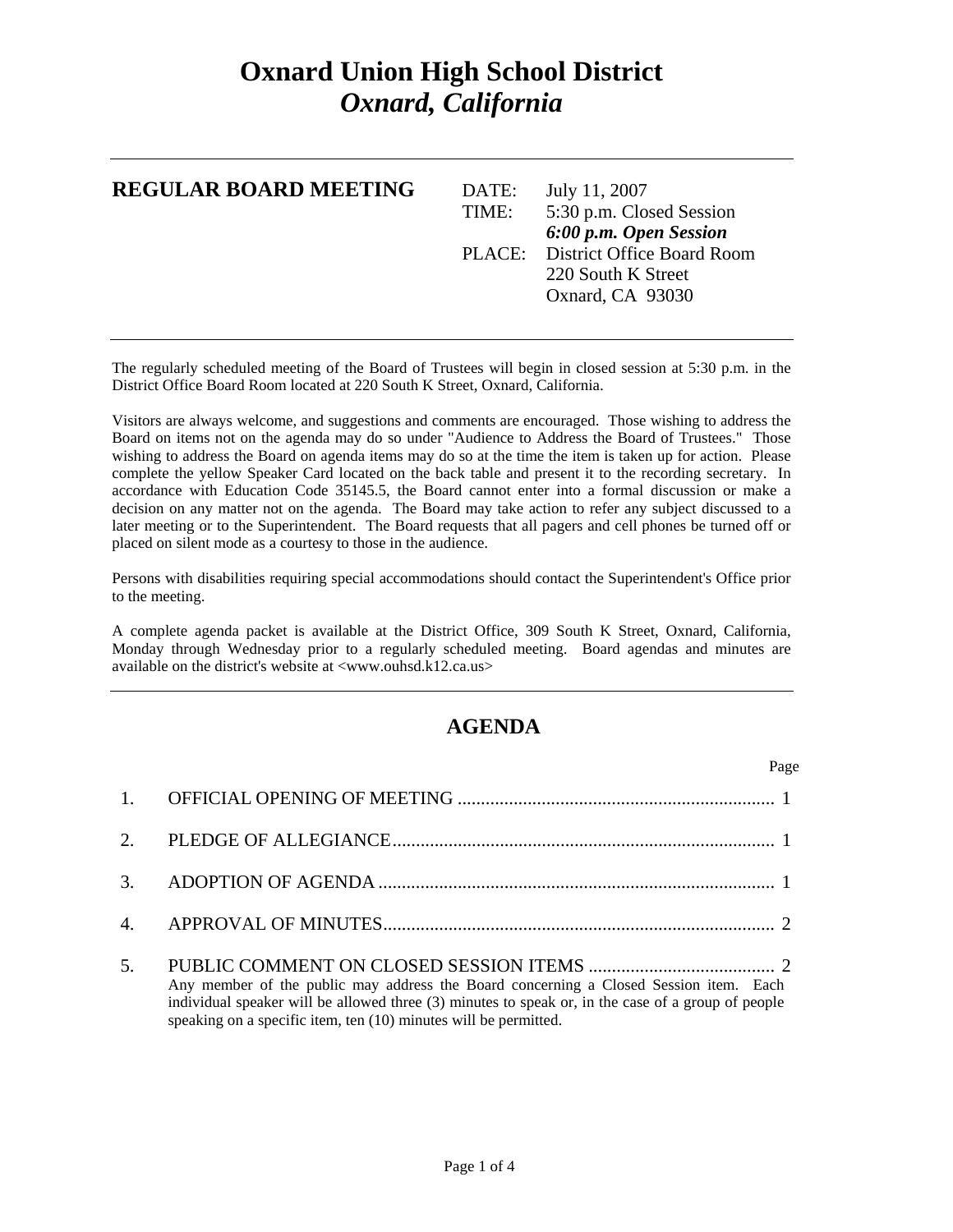Page and the state of the state of the state of the state of the state of the state of the state of the state of the state of the state of the state of the state of the state of the state of the state of the state of the s

|               |  | <b>Board Meeting Agenda</b> |
|---------------|--|-----------------------------|
| July 11, 2007 |  |                             |

| 6.  |                                                                                                                                                                                                                                                                                                                                                                                                                                                                                                                                                                                                                     | <b>CLOSED SESSION</b><br>During this time, the Board may adjourn to Closed Session to discus confidential material relating<br>to the items listed below. |  |  |
|-----|---------------------------------------------------------------------------------------------------------------------------------------------------------------------------------------------------------------------------------------------------------------------------------------------------------------------------------------------------------------------------------------------------------------------------------------------------------------------------------------------------------------------------------------------------------------------------------------------------------------------|-----------------------------------------------------------------------------------------------------------------------------------------------------------|--|--|
|     | A.                                                                                                                                                                                                                                                                                                                                                                                                                                                                                                                                                                                                                  |                                                                                                                                                           |  |  |
|     | <b>B.</b>                                                                                                                                                                                                                                                                                                                                                                                                                                                                                                                                                                                                           | Conference with Legal Counsel - Anticipated Litigation                                                                                                    |  |  |
| 7.  |                                                                                                                                                                                                                                                                                                                                                                                                                                                                                                                                                                                                                     | $(6:00 p.m. - Time Approximate)$                                                                                                                          |  |  |
| 8.  | Those persons wishing to address the Board may do so at this time by completing a yellow Speaker<br>Card, located on the back table, and presenting it to the recording secretary. Please address your<br>comments to the Board President. Individual presentations are limited to three (3) minutes each, or in<br>the case of a group of people speaking on a specific items, ten (10) minutes will be permitted. Please<br>refer to the complete text of Oxnard Union High School District Board Policy 910: Procedures for<br>Communicating with the Board of Trustees, located in the front of the Board book. |                                                                                                                                                           |  |  |
| 9.  |                                                                                                                                                                                                                                                                                                                                                                                                                                                                                                                                                                                                                     | <b>SUPERINTENDENT'S REPORTS</b>                                                                                                                           |  |  |
|     | A.                                                                                                                                                                                                                                                                                                                                                                                                                                                                                                                                                                                                                  | General District Acknowledgements/Updates: Superintendent Jody<br>Dunlap<br>$\overline{2}$                                                                |  |  |
| 10. |                                                                                                                                                                                                                                                                                                                                                                                                                                                                                                                                                                                                                     | <b>CONSENT CALENDAR</b>                                                                                                                                   |  |  |
|     | A.                                                                                                                                                                                                                                                                                                                                                                                                                                                                                                                                                                                                                  |                                                                                                                                                           |  |  |
|     | <b>B.</b>                                                                                                                                                                                                                                                                                                                                                                                                                                                                                                                                                                                                           |                                                                                                                                                           |  |  |
|     | C.                                                                                                                                                                                                                                                                                                                                                                                                                                                                                                                                                                                                                  | Consideration of Approval of Student Expulsions by Voluntary Agreement<br>of the School Principal, the Student, and the Students' Parent/Guardian, as     |  |  |
|     |                                                                                                                                                                                                                                                                                                                                                                                                                                                                                                                                                                                                                     |                                                                                                                                                           |  |  |
|     | D.                                                                                                                                                                                                                                                                                                                                                                                                                                                                                                                                                                                                                  | Consideration of Approval of Student Expulsion by Recommendation of the                                                                                   |  |  |
|     | П                                                                                                                                                                                                                                                                                                                                                                                                                                                                                                                                                                                                                   | $Concideration of Waivar of CABREF$ $Daouirament for OIIHSD Studente$                                                                                     |  |  |

- E. Consideration of Waiver of CAHSEE Requirement for OUHSD Students With Disabilities ..................................................................................................... 4 F. Consideration of Approval of Gifted and Talented Education (GATE Program Application, 2007-2008 School Year ....................................................... 4
- G. Consideration of Approval of Consultant Agreement with Mark Foseid for Marzano Instructional Strategies ............................................................................ 4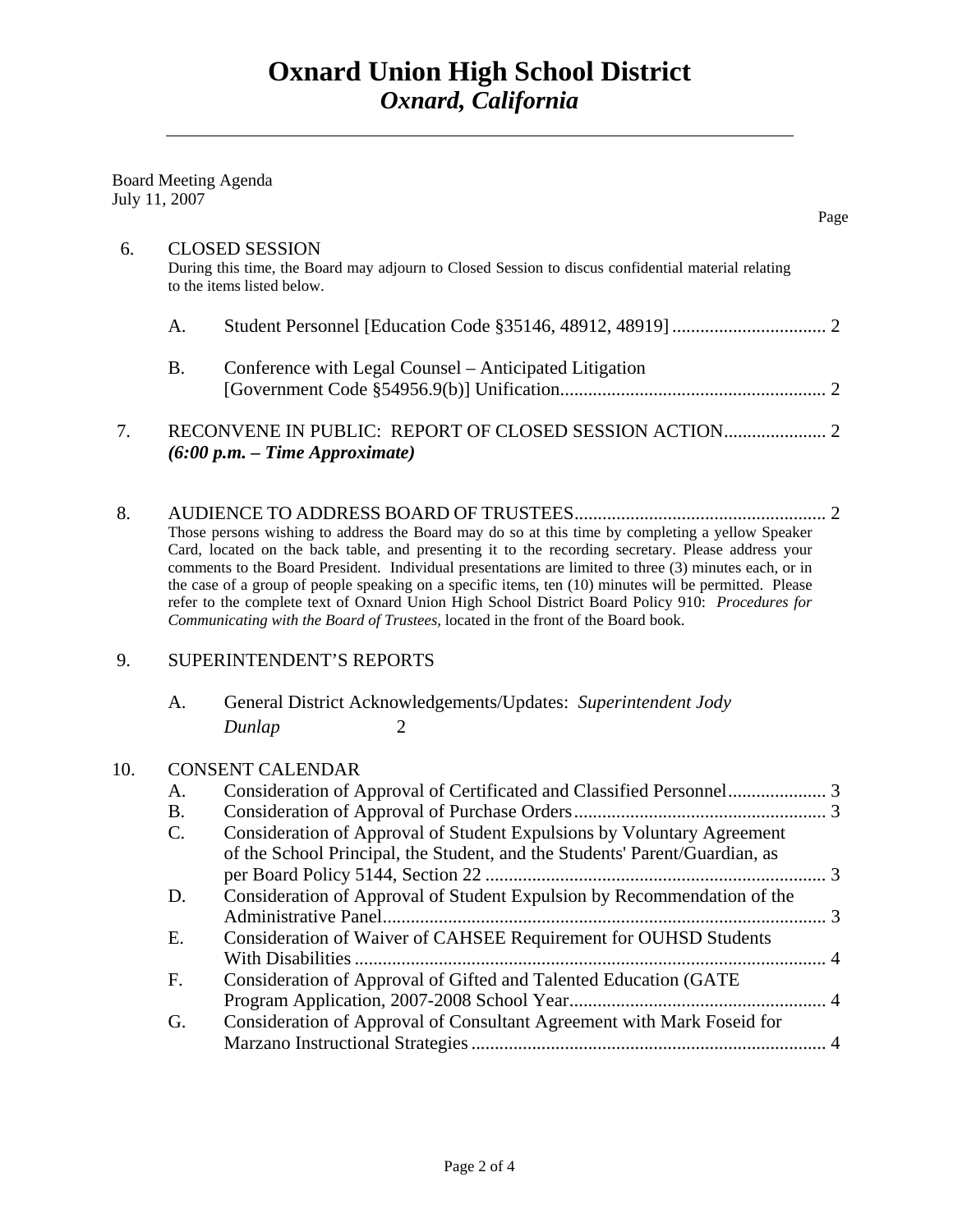Board Meeting Agenda July 11, 2007

11.

## 10. CONSENT CALENDAR - Continued

Page **Page** 

| H.        | Consideration of Approval of CIHS Trip Request for Eight (8) Students                                                       |  |
|-----------|-----------------------------------------------------------------------------------------------------------------------------|--|
|           | and Four (4) Chaperones to Attend Model United Nations Competition,                                                         |  |
|           | Chicago, Illinois, January 30 to February 2, 2008, with Three (3) Days                                                      |  |
|           |                                                                                                                             |  |
| I.        | Consideration of Adopting an Approved List of Memberships,<br>Conferences, Workshops or Meetings Board Members May Attend 5 |  |
| J.        | Consideration of Approval of Renewal Agreement with Lozano Smith,                                                           |  |
|           |                                                                                                                             |  |
| K.        | Consideration of Extension of Contracts to Chase Bros. Dairy and                                                            |  |
|           |                                                                                                                             |  |
| L.        | Consideration of Renewal of Contract with Medical Billing                                                                   |  |
|           | Technologies, Inc., for Billing Services Under the Local Education                                                          |  |
|           |                                                                                                                             |  |
| M.        | Consideration of Renewal of Agreement with the Ventura County                                                               |  |
|           | Office of Education for Equipment and Data Communications                                                                   |  |
|           |                                                                                                                             |  |
| N.        | Consideration of Approval to Extend the Existing Xerox Lease                                                                |  |
|           | Agreement Number 7006772, for Three Additional Months With the                                                              |  |
|           | Xerox Corporation Utilizing the County of Los Angeles Master                                                                |  |
| O.        | Consideration of Approval of the Proposal from Quality Paving for                                                           |  |
|           |                                                                                                                             |  |
| P.        | Consideration of Approval of Proposal from Malibu Pacific Tennis                                                            |  |
|           | Courts, Inc., to Remove and Replace Net Posts and Footings at Tennis                                                        |  |
|           |                                                                                                                             |  |
| Q.        | Consideration of Approval of the Proposal from Berry General Engineering                                                    |  |
|           |                                                                                                                             |  |
| R.        | Consideration of Approval of Right of Entry Agreement between Oxnard                                                        |  |
|           | Union High School District and the Roman Catholic Archbishop of Los                                                         |  |
|           |                                                                                                                             |  |
| S.        | Consideration of Approval of the Proposal from Tommy's Landscape                                                            |  |
| T.        | Consideration of Approval of Renewal of Agreement for Legal Services                                                        |  |
|           |                                                                                                                             |  |
| U.        |                                                                                                                             |  |
|           |                                                                                                                             |  |
|           | <b>ACTION ITEMS</b>                                                                                                         |  |
| A.        | Consideration of Approval to Modification of Work Days for the Director                                                     |  |
|           |                                                                                                                             |  |
| <b>B.</b> | Consideration of Approval of Classified Position of Lead Campus                                                             |  |
|           |                                                                                                                             |  |